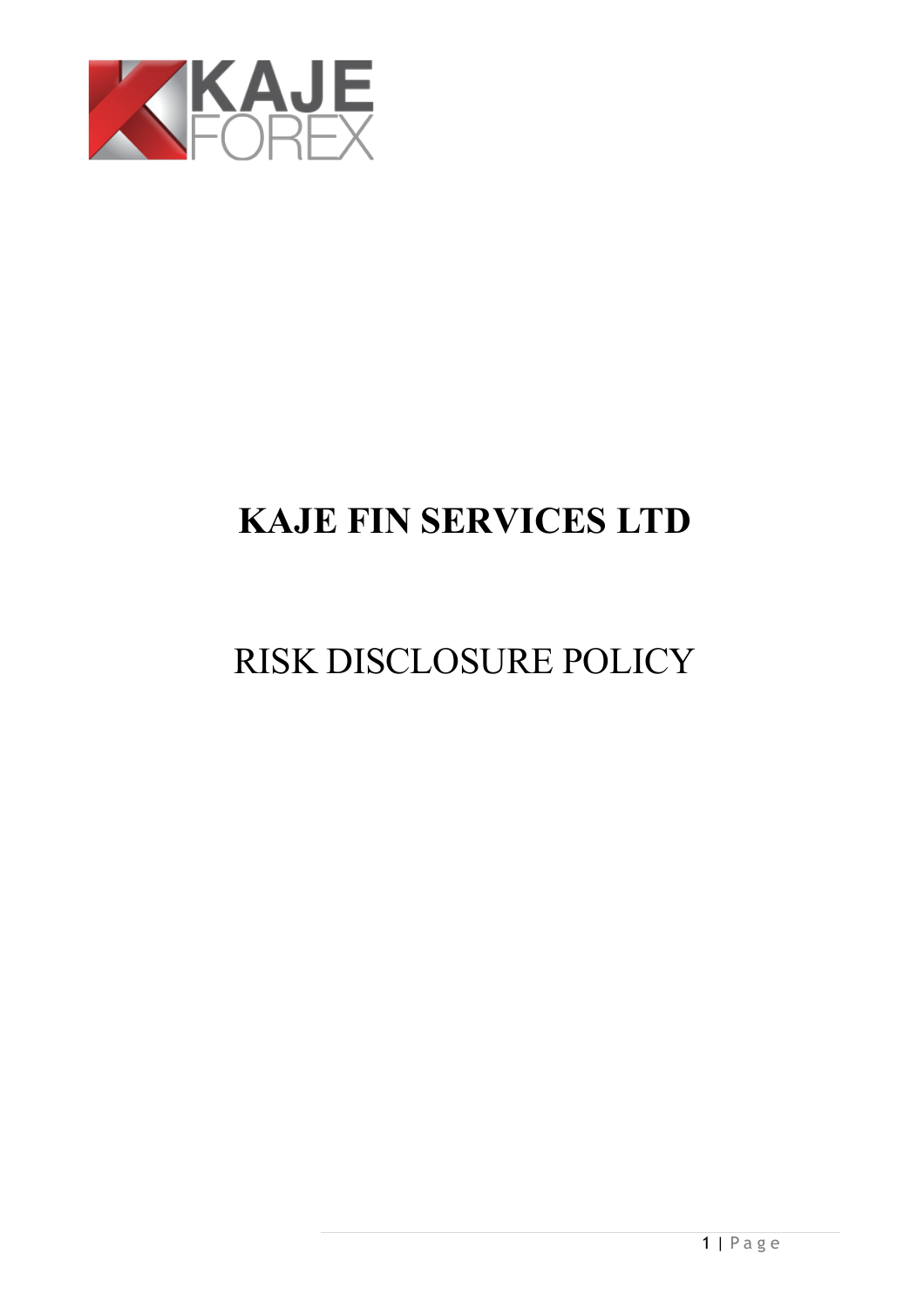

# Contents

| 6. Risks and Warning associated with transactions in Complex Financial Instruments (Derivatives |  |
|-------------------------------------------------------------------------------------------------|--|
|                                                                                                 |  |
|                                                                                                 |  |
|                                                                                                 |  |
|                                                                                                 |  |
|                                                                                                 |  |
|                                                                                                 |  |
|                                                                                                 |  |
| 6.8. Off-exchange transactions in Derivative Financial Instruments7                             |  |
|                                                                                                 |  |
|                                                                                                 |  |
|                                                                                                 |  |
|                                                                                                 |  |
|                                                                                                 |  |
|                                                                                                 |  |
|                                                                                                 |  |
|                                                                                                 |  |
|                                                                                                 |  |
|                                                                                                 |  |
|                                                                                                 |  |
|                                                                                                 |  |
|                                                                                                 |  |
|                                                                                                 |  |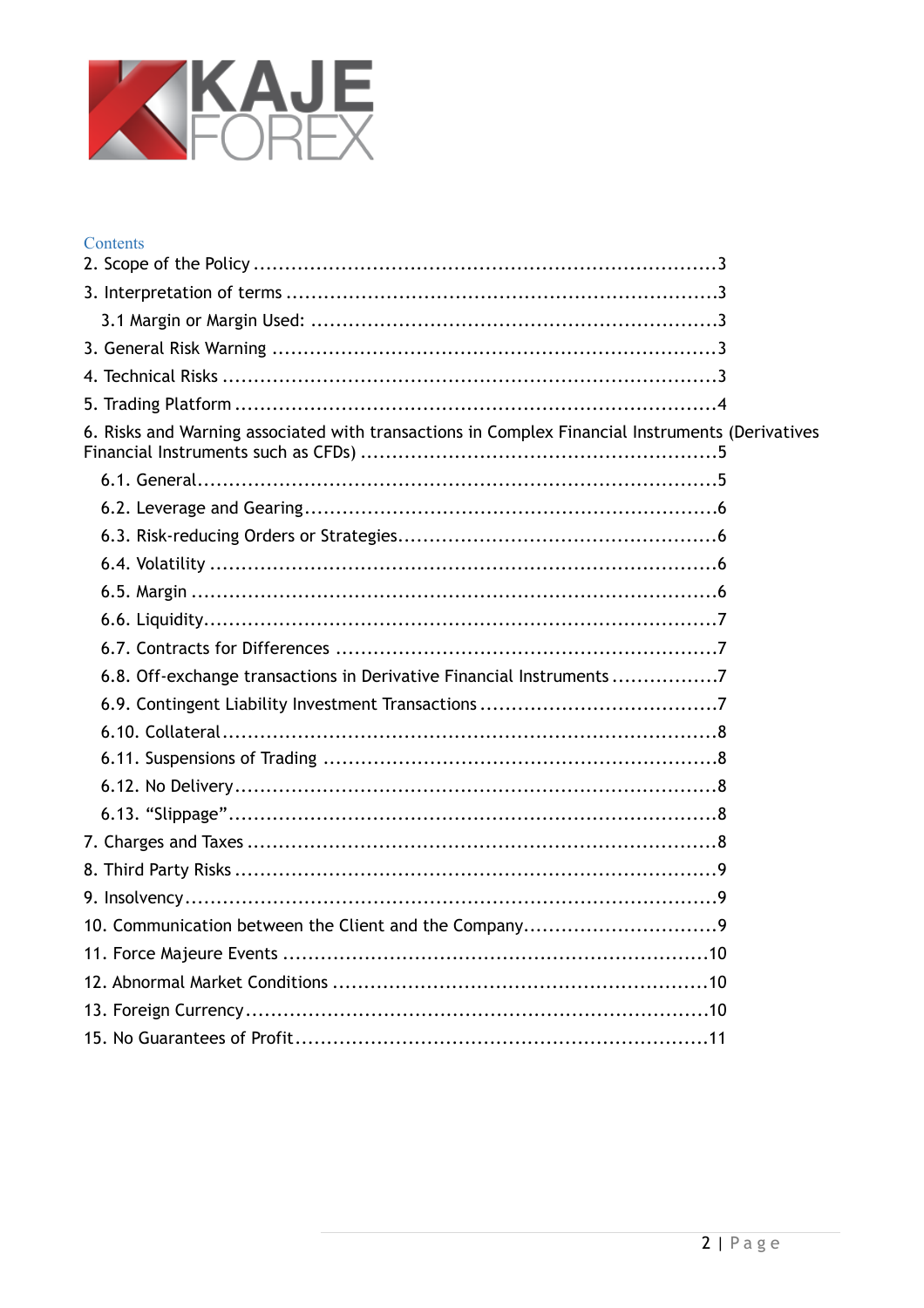

# **1. Introduction**

Kaje Fin Services Ltd is a company incorporated in Marshall Islands under registration no. 83226 having its registered address situated at Trust Company Complex, Ajeltake Road, Ajeltake Island, Majuro, Marshall Islands MH96960 (hereinafter, the "**Company**").

### <span id="page-2-0"></span>**2. Scope of the Policy**

The risk disclosure policy (hereinafter, the "Policy") forms part of the Client's agreement, namely, the Terms and Conditions Agreement with the Company, thus the Client is also bound by the terms of this Policy, as set out herein.

# <span id="page-2-1"></span>**3. Interpretation of terms**

# <span id="page-2-2"></span>**3.1 Margin or Margin Used:**

Margin or Margin Used shall mean the committed funds for the purposes of maintaining an open position.

Before applying to the Company for a trading account and before they begin to trade with the Company, all Clients and prospective Clients should read carefully the following risk disclosures and warnings contained in this document relating to derivative Financial Instruments offered by the Company for trading (such as CFDs).

However, it is noted that this Policy cannot and does not disclose or explain all of the risks and other significant aspects involved in dealing in CFDs. The notice was designed to explain in general terms the nature of the risks involved when dealing in CFDs on a fair and non-misleading basis.

#### <span id="page-2-3"></span>**3. General Risk Warning**

The Client should not engage in any investment directly or indirectly in Financial Instruments unless he knows or understands the risks involved for each one of the financial instruments offered by the Company.

The Client should acknowledge that he runs a great risk of incurring losses and damages as a result of the purchase and/ or sale of any financial instrument and accept that he is willing to undertake this risk.

It is noted that this document and the General Risk Disclosure document cannot and do not disclose or explain all of the risks and other significant aspects involved in dealing in Derivative Financial Instruments offered by the Company for (such as CFDs). The notice was designed to explain in general terms the nature of the risks involved when dealing in Financial Instruments on a fair and non-misleading basis. The Client should be aware of all the risks associated with trading in CFDs and seek independent professional expert advice if he has any doubts. The Company does not provide such advice. If the Client does not understand the risks involved in trading in CFDs, he should not trade at all.

#### <span id="page-2-4"></span>**4. Technical Risks**

- (a) The Client and not the Company shall be responsible for the risks of financial losses caused by failure, malfunction, interruption, disconnection or malicious actions of information, communication, electricity, electronic or other systems.
- (b) If the Client undertakes transactions on an electronic system, he will be exposed to risks associated with the system including the failure of hardware, software, servers, communication lines and internet failure. The result of any such failure may be that his order is either not executed according to his instructions or it is not executed at all. The Company does not accept any liability in the case of such a failure.
- (c) The Client acknowledges that the unencrypted information transmitted by e-mail is not protected from any unauthorized access.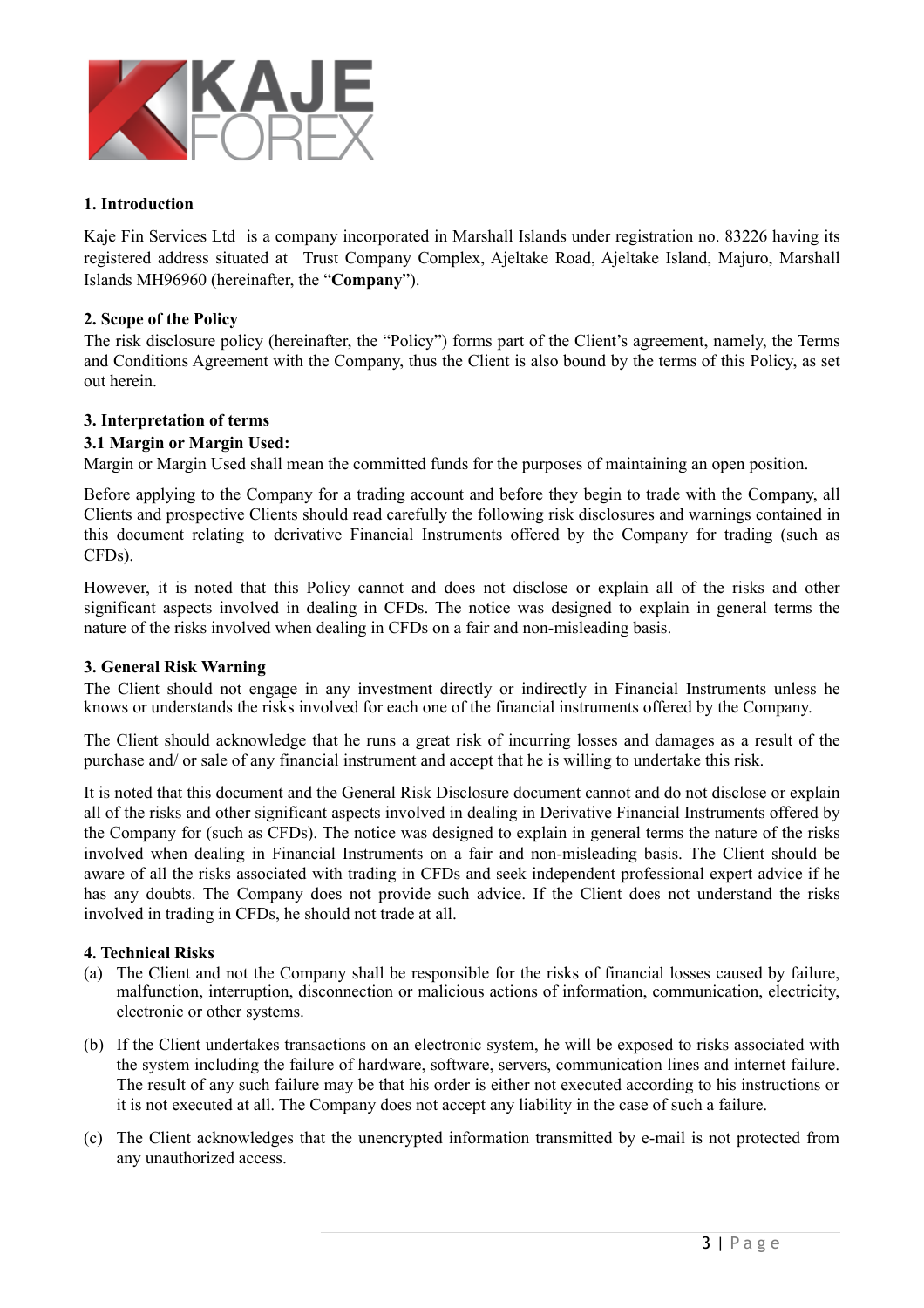

- (d) At times of excessive deal flow the Client may have some difficulties to be connected over the phone or the Company's Platform(s)/system(s), especially in fast Market (for example, when key macroeconomic indicators are released).
- (e) The Client acknowledges that the internet may be subject to events which may affect his access to the Company's Website and/or the Company's trading Platform(s)/system(s), including but not limited to interruptions or transmission blackouts, software and hardware failure, internet disconnection, public electricity network failures or hacker attacks. The Company is not responsible for any damages or losses resulting from such events which are beyond its control or for any other losses, costs, liabilities, or expenses (including, without limitation, loss of profit) which may result from the Client's inability to access the Company's Website and/or Trading System or delay or failure in sending orders or Transactions.
- (f) In connection with the use of computer equipment and data and voice communication networks, the Client bears the following risks amongst other risks in which cases the Company has no liability of any resulting loss:
	- Power cut of the equipment on the side of the Client or the provider, or communication operator (including voice communication) that serves the Client;
	- Physical damage (or destruction) of the communication channels used to link the Client and provider (communication operator), provider, and the trading or information server of the Client;
	- Outage (unacceptably low quality) of communication via the channels used by the Client, or the Company or the channels used by the provider, or communication operator (including voice communication) that are used by the Client or the Company;
	- Wrong or inconsistent with requirements settings of the Client Terminal;
	- Untimely update of the Client Terminal;
	- When carrying out transactions via the telephone (land or cell phone lines) voice communication, the Client runs the risk of problematic dialing, when trying to reach an employee of the broker service department of the Company due to communication quality issues and communication channel loads;
	- The use of communication channels, hardware and software, generate the risk of non-reception of a message (including text messages) by the Client from the Company;
	- Trading over the phone might be impeded by overload of connection;
	- Malfunction or non-operability of the Platform, which also includes the Client Terminal.
	- trading via the online trading system or by phone or by fax the following types of risks may exist:

The Client may suffer financial losses caused by the materialization of the above risks, the Company accepting no responsibility or liability in the case of such a risk materializing and the Client shall be responsible for all the related losses he may suffer.

#### <span id="page-3-0"></span>**5. Trading Platform**

- (a) The Client is warned that when trading in an electronic platform he assumes risk of financial loss which may be a consequence of amongst other things:
	- Failure of Client's devices, software and poor quality of connection.
	- The Company's or Client's hardware or software failure, malfunction or misuse.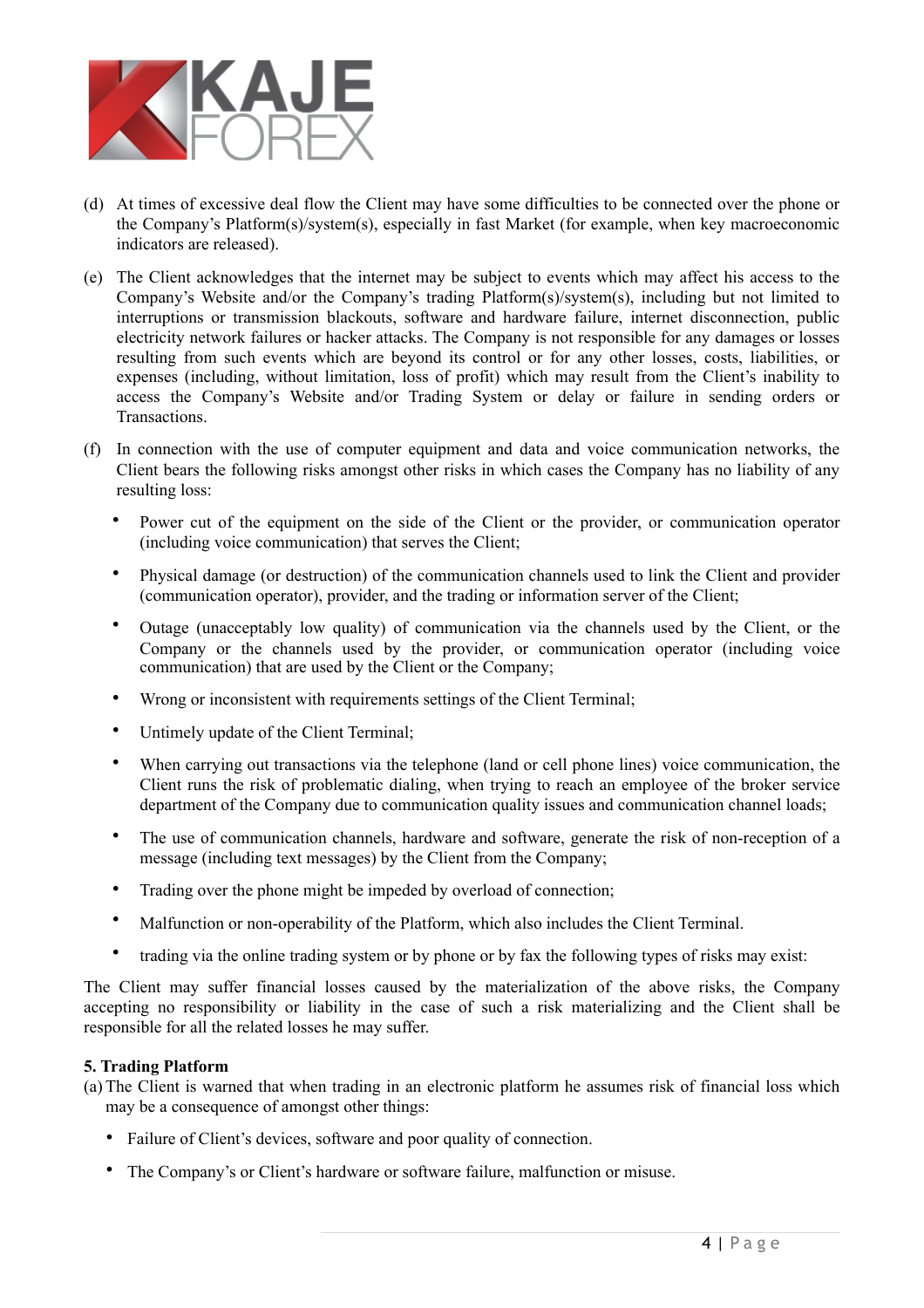

- Improper work of Client's equipment.
- Wrong setting of Client's Terminal.
- Delayed updates of Client's Terminal.
- (b)The Client acknowledges that only one Instruction is allowed to be in the queue at one time. Once the Client has sent an Instruction, a new Instruction can be given to the Company.
- (c) The Client acknowledges that the only reliable source of Quotes Flow information is that of the live Server's Quotes Base. Quotes Base in the Client Terminal is not a reliable source of Quotes Flow information because the connection between the Client Terminal and the Server may be disrupted at some point and some of the Quotes simply may not reach the Client Terminal.
- (d)The Client acknowledges that when the Client closes the order placing/ deleting window or the position opening/closing window, the Instruction, which has been sent to the Server, shall not be cancelled.
- (e) Orders may be executed one at a time while being in the queue. Multiple orders from the same Client Account in the same time may not be executed.
- (f) The Client acknowledges that when the Client closes the Order, it shall not be cancelled.
- (g)In case the Client has not received the result of the execution of the previously sent Order but decides to repeat the Order, the Client shall accept the risk of making two Transactions instead of one.
- (h)The Client acknowledges that if the Pending Order has already been executed but the Client sends an instruction to modify its level, the only instruction, which will be executed, is the instruction to modify Stop Loss and/or Take Profit levels on the position opened when the Pending Order triggered.

# <span id="page-4-0"></span>**6. Risks and Warning associated with transactions in Complex Financial Instruments (Derivatives Financial Instruments such as CFDs)**

# <span id="page-4-1"></span>**6.1. General**

Although Derivative Financial Instruments can be used for the management of investment risk, some of these products are unsuitable for many investors. Different Derivative Financial Instruments involve different levels of exposure to risk and in deciding whether to trade in such instruments the Client should be aware of the risks and factors contained in this document. However it is noted that this document cannot disclose all the risks and other important aspects of derivative financial instruments such Contracts for Differences (CFDs).

Trading in CFDs is VERY SPECULATIVE AND HIGHLY RISKY and is not suitable for all members of the general public.

The Client should not deal in these products unless he understands their nature and the extent of his exposure to economic, legal and other risks involved and that he may loose entirely all of his money also any additional commissions and other expenses incurred.

The Client should also be satisfied that the product is suitable for him in the light of his personal financial circumstances, financial resources, life style and obligations are financially able to assume the loss of their entire investment.

The Client should have the knowledge to understand CFDs trading and the Underlying assets and Markets. CFDs are derivative financial instruments deriving their value from the prices of the underlying assets/markets in which they refer to (for example currency, equity indices, stocks, metals, indices futures, forwards etc.).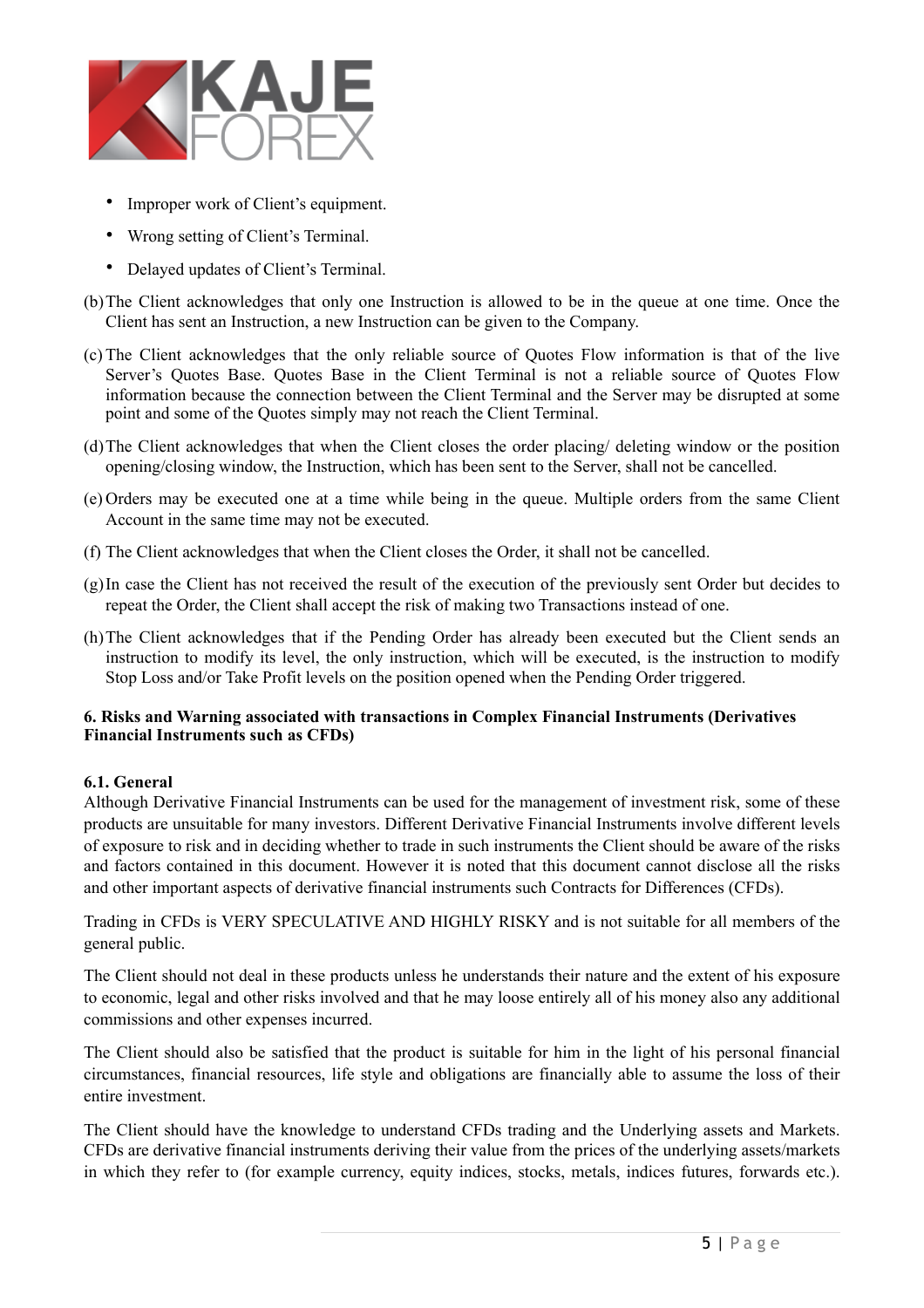

Although the prices at which the Company trades are set by an algorithm developed by the Company, the prices are derived from the Underlying Assets /market. It is important therefore that the Client understands the risks associated with trading in the relevant underlying asset/ market because fluctuations in the price of the underlying asset/ market will affect the profitability of his trade.

The Company will not provide the Client with any advice relating to CFDs, the Underlying Assets and Markets or make investment recommendations of any kind. So, if the Client does not understand the risks involved he should seek advice and consultation from an independent financial advisor. If the Client still does not understand the risks involved in trading in CFDs, he should not trade at all.

# <span id="page-5-0"></span>**6.2. Leverage and Gearing**

Transactions in foreign exchange and derivative Financial Instruments carry a high degree of risk. The amount of initial margin may be small relative to the value of the foreign exchange or derivatives contract so that transactions are "leveraged" or "geared".

A relatively small market movement will have a proportionately larger impact on the funds the Client has deposited or will have to deposit; this may work against the Client as well as for the Client. The Client may sustain a total loss of initial Margin funds and any additional funds deposited with the Company to maintain his position. If the market moves against the Client's position and/or Margin requirements are increased, the Client may be called upon to deposit additional funds on short notice to maintain his position. Failing to comply with a request for a deposit of additional funds, may result in closure of his position(s) by the Company on his behalf and he will be liable for any resulting loss or deficit.

# <span id="page-5-1"></span>**6.3. Risk-reducing Orders or Strategies**

The placing of certain Orders (e.g. "stop-loss" orders or "stop-limit" Orders), which are intended to limit losses to certain amounts, may not be adequate given that markets conditions make it impossible to execute such Orders, e.g. due to illiquidity in the market. Strategies using combinations of positions, such as "spread" and "straddle"' positions may be as risky as taking simple "long" or "short" positions. Therefore Stop Limit and Stop Loss Orders cannot guarantee the limit of loss.

Trailing Stop and Expert Advisor cannot guarantee the limit of loss.

#### <span id="page-5-2"></span>**6.4. Volatility**

Some Derivative Financial Instruments trade within wide intraday ranges with volatile price movements. Therefore, the Client must carefully consider that there is a high risk of losses as well as profits. The price of Derivative Financial Instruments is derived from the price of the Underlying Asset in which the Derivative Financial Instruments refer to (for example Currency Pairs, equity indices, metals, commodities and forwards or any other asset available for CFD trading with the Company according to the Company's discretion from time to time). Derivative Financial Instruments and related Underlying Markets can be highly volatile. The prices of Derivative Financial Instruments and the Underlying Asset may fluctuate rapidly and over wide ranges and may reflect unforeseeable events or changes in conditions, none of which can be controlled by the Client or the Company. Under certain market conditions it may be impossible for a Clients order to be executed at declared prices leading to losses. The prices of Derivative Financial Instruments and the Underlying Asset will be influenced by, amongst other things, changing supply and demand relationships, governmental, agricultural, commercial and trade programs and policies, national and international political and economic events and the prevailing psychological characteristics of the relevant market place.

#### <span id="page-5-3"></span>**6.5. Margin**

The Client acknowledges and accepts that, regardless of any information which may be offered by the Company, the value of Derivative Financial Instruments may fluctuate downwards or upwards and it is even probable that the investment may become of no value. This is owed to the margining system applicable to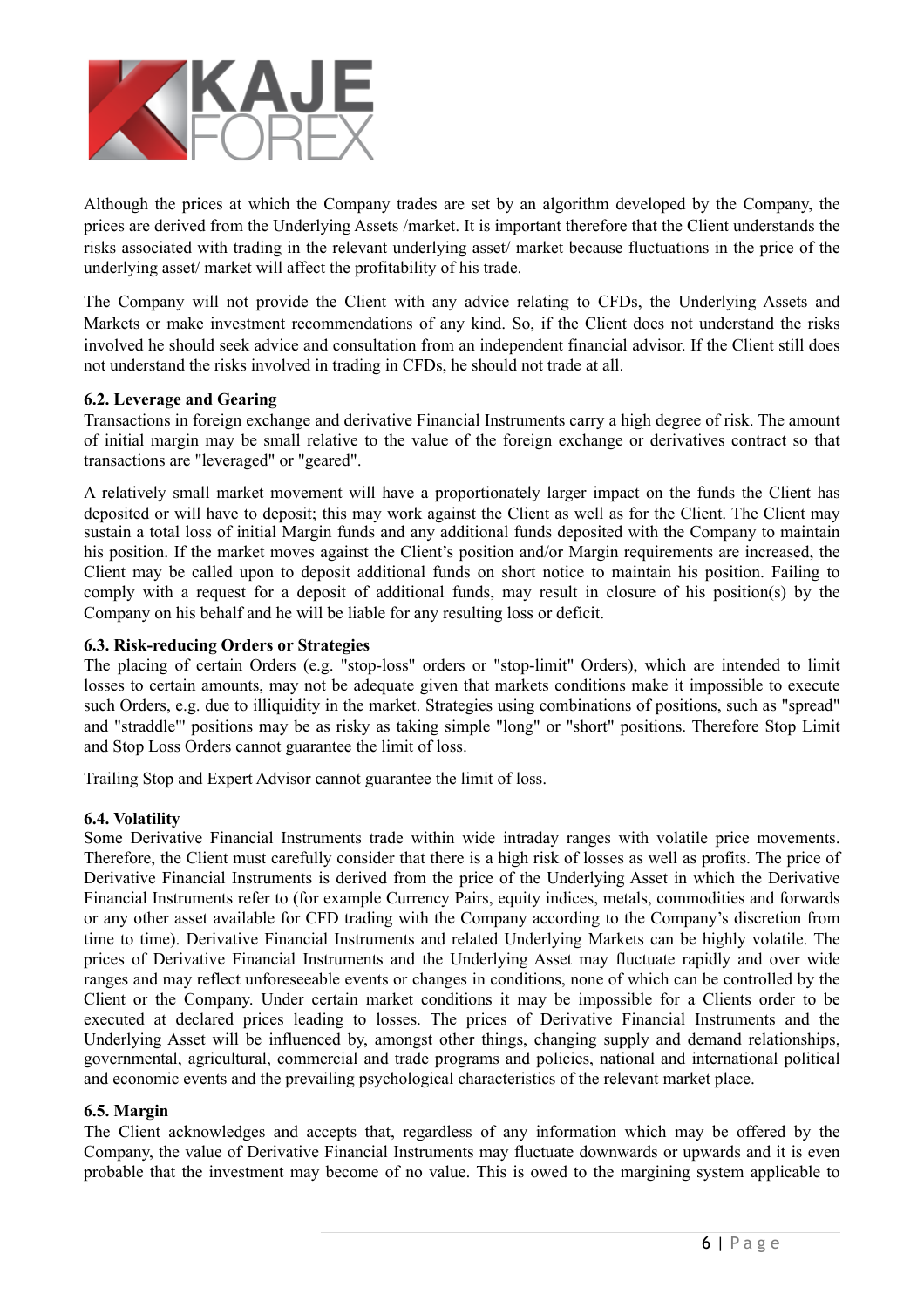

such trades, which generally involves a comparatively modest deposit or margin in terms of the overall contract value, so that a relatively small movement in the Underlying Market can have a disproportionately dramatic effect on the Client's trade. If the Underlying Market movement is in the Client's favor, the Client may achieve a good profit, but an equally small adverse market movement can not only quickly result in the loss of the Clients' entire deposit, but may also expose the Client to a large additional loss.

# <span id="page-6-0"></span>**6.6. Liquidity**

Some of the Underlying Assets may not become immediately liquid as a result of reduced demand for the Underlying Asset and Client may not be able to obtain the information on the value of these or the extent of the associated risks.

Further, if there is not enough liquidity in the market at the time in order to fill-in the full order at a specific price, the order may be executed in parts and partial fills may be executed at different prices.

# <span id="page-6-1"></span>**6.7. Contracts for Differences**

The CFDs available for trading with the Company are non-deliverable spot transactions giving an opportunity to make profit on changes in the Underlying Asset (cash indices, index futures, bond futures, commodity futures, spot crude oil, spot gold, spot silver, single stocks, currencies or any other asset according to the Company's discretion from time to time). If the Underlying Asset movement is in the Client's favor, the Client may achieve a good profit, but an equally small adverse market movement can not only quickly result in the loss of the Clients' entire deposit but also any additional commissions and other expenses incurred. So, the Client must not enter into CFDs unless he is willing to undertake the risks of losing entirely all the money which he has invested and also any additional commissions and other expenses incurred.

Transactions in Contracts for Differences may also have a contingent liability and the Client should be aware of the implications of this as set out below under "Contingent Liability Investment Transactions".

#### <span id="page-6-2"></span>**6.8. Off-exchange transactions in Derivative Financial Instruments**

CFDs offered by the Company are off-exchange transactions. While some off-exchange markets are highly liquid, transactions in off-exchange or non-transferable derivatives may involve greater risk than investing in on-exchange derivatives because there is no exchange market on which to close out an Open Position. It may be impossible to liquidate an existing position, to assess the value of the position arising from an off-exchange transaction or to assess the exposure to risk. Bid prices and Ask prices need not be quoted, and, even where they are, they will be established by dealers in these instruments and consequently it may be difficult to establish what a fair price is.

In regards to transactions in CFD's the Company is using an Online Trading Systems for transactions in CFD's which does not fall into the definition of a recognized exchange as this is not a Multilateral Trading Facility and so do not have the same protection.

# <span id="page-6-3"></span>**6.9. Contingent Liability Investment Transactions**

Contingent liability investment transactions, which are margined, require the Client to make a series of payments against the purchase price, instead of paying the whole purchase price immediately. The Margin requirement will depend on the underlying asset of the Financial Instrument. Margin requirements can be fixed or calculated from current price of the underlying instrument and it can be found on the website of the Company.

If the Client trades in Contracts for Differences, he may sustain a total loss of the funds he has deposited to open and maintain a position. If the market moves against the Client, he may be called upon to pay substantial additional funds at short notice to maintain the position. If the Client fails to do so within the time required, his position may be liquidated at a loss and he will be responsible for the resulting deficit. It is noted that the Company will not have a duty to notify the Client for any Margin Call to sustain a loss making position.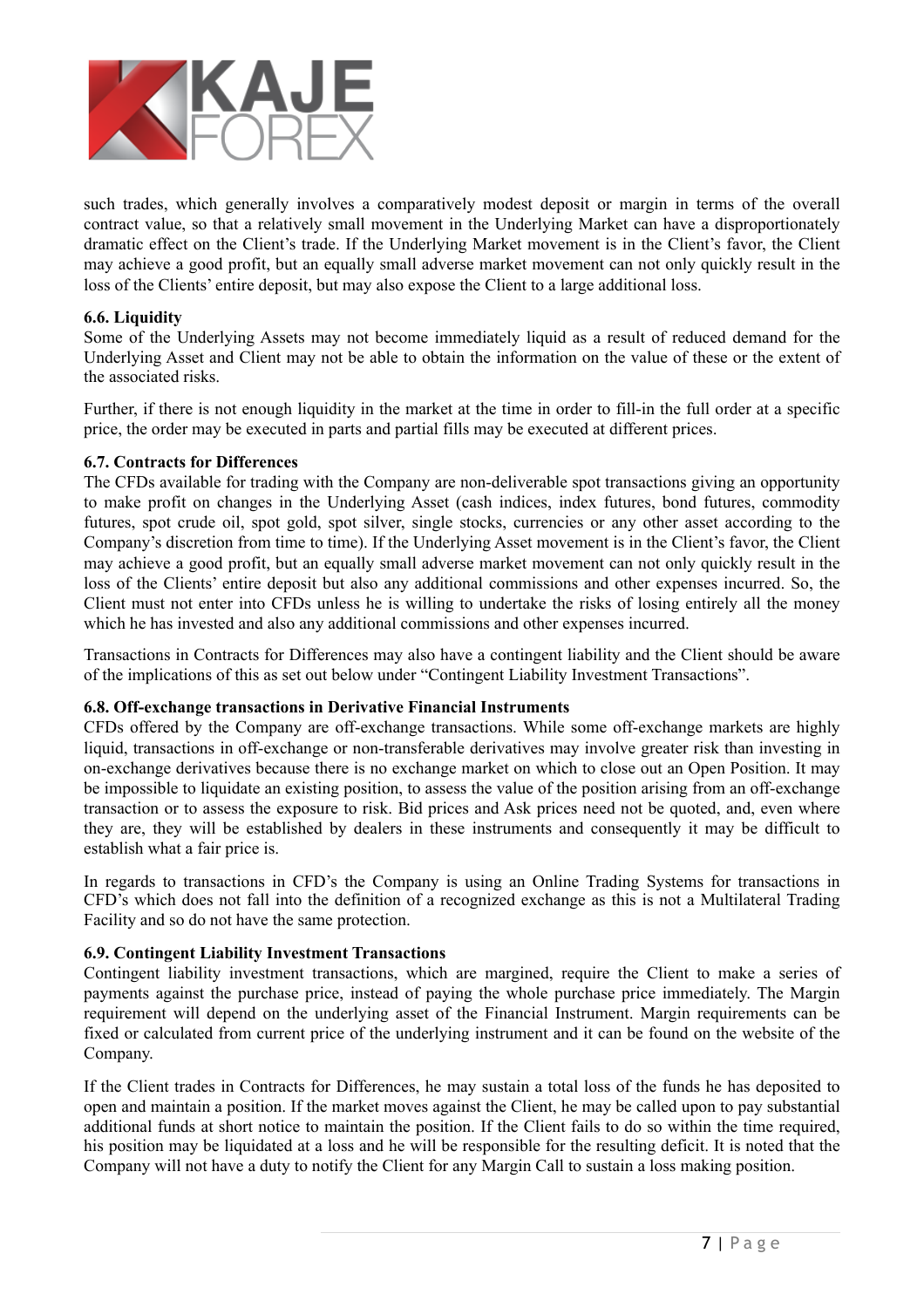

Even if a transaction is not margined, it may still carry an obligation to make further payments in certain circumstances over and above any amount paid when the Client entered the contract.

Contingent liability investment transactions which are not traded on or under the rules of a recognised or designated investment exchange may expose the Client to substantially greater risks.

### <span id="page-7-0"></span>**6.10. Collateral**

If the Client deposits collateral as security with the Company, the way in which it will be treated will vary according to the type of transaction and where it is traded. There could be significant differences in the treatment of the collateral depending on whether the Client is trading on a recognised or designated investment exchange, with the rules of that exchange (and the associated clearing house) applying, or trading off-exchange. Deposited collateral may lose its identity as the Client's property once dealings on the Client's behalf are undertaken. Even if the Client's dealings should ultimately prove profitable, he may not get back the same assets which he deposited, and may have to accept payment in cash.

#### <span id="page-7-1"></span>**6.11. Suspensions of Trading**

Under certain trading conditions it may be difficult or impossible to liquidate a position. This may occur, for example, at times of rapid price movement if the price rises or falls in one trading session to such an extent that under the rules of the relevant exchange trading is suspended or restricted. Placing a Stop Loss will not necessarily limit the Client's losses to the intended amounts, because market conditions may make it impossible to execute such an Order at the stipulated price. In addition, under certain market conditions the execution of a Stop Loss Order may be worse than its stipulated price and the realized losses can be larger than expected.

#### <span id="page-7-2"></span>**6.12. No Delivery**

It is understood that the Client has no rights or obligations in respect of the Underlying Assets relating to the CFDs he is trading. There is no delivery of the underlying asset.

#### <span id="page-7-3"></span>**6.13. "Slippage"**

Slippage is difference between the expected price of a Transaction in a CFD, and the price the Transaction is actually executed at. Slippage often occurs during periods of higher volatility (for example due to news events) making an Order at a specific price impossible to execute, when market orders are used, and also when large Orders are executed when there may not be enough interest at the desired price level to maintain the expected price of trade.

Also at the time that an order is presented for execution, the specific price requested by the Client may not be available; therefore the order will be executed close to or a number of basis points away from the Client's requested price. If the execution price will be better than the price requested by the Client this is referred to as 'positive slippage'. In contrast, if the execution price will be lower than the price requested by the Client this is referred to as 'negative slippage'.

#### <span id="page-7-4"></span>**7. Charges and Taxes**

- (a) The Provision of Services by the Company to the Client is subject to fees, available on the Company's website. Before the Client begins to trade, he should obtain details of all fees, commissions, charges for which the Client will be liable. It is the Client's responsibility to check for any changes in the charges.
- (b) If any charges are not expressed in monetary terms (but, for example, as a percentage of contract value), the Client should ensure that he understands what such charges are likely to amount to.
- (c) The Company may change its charges at any time.
- (d) There is a risk that the Client's trades in any Financial Instruments the trade may be or become subject to tax and/or any other duty for example because of changes in legislation or his personal circumstances.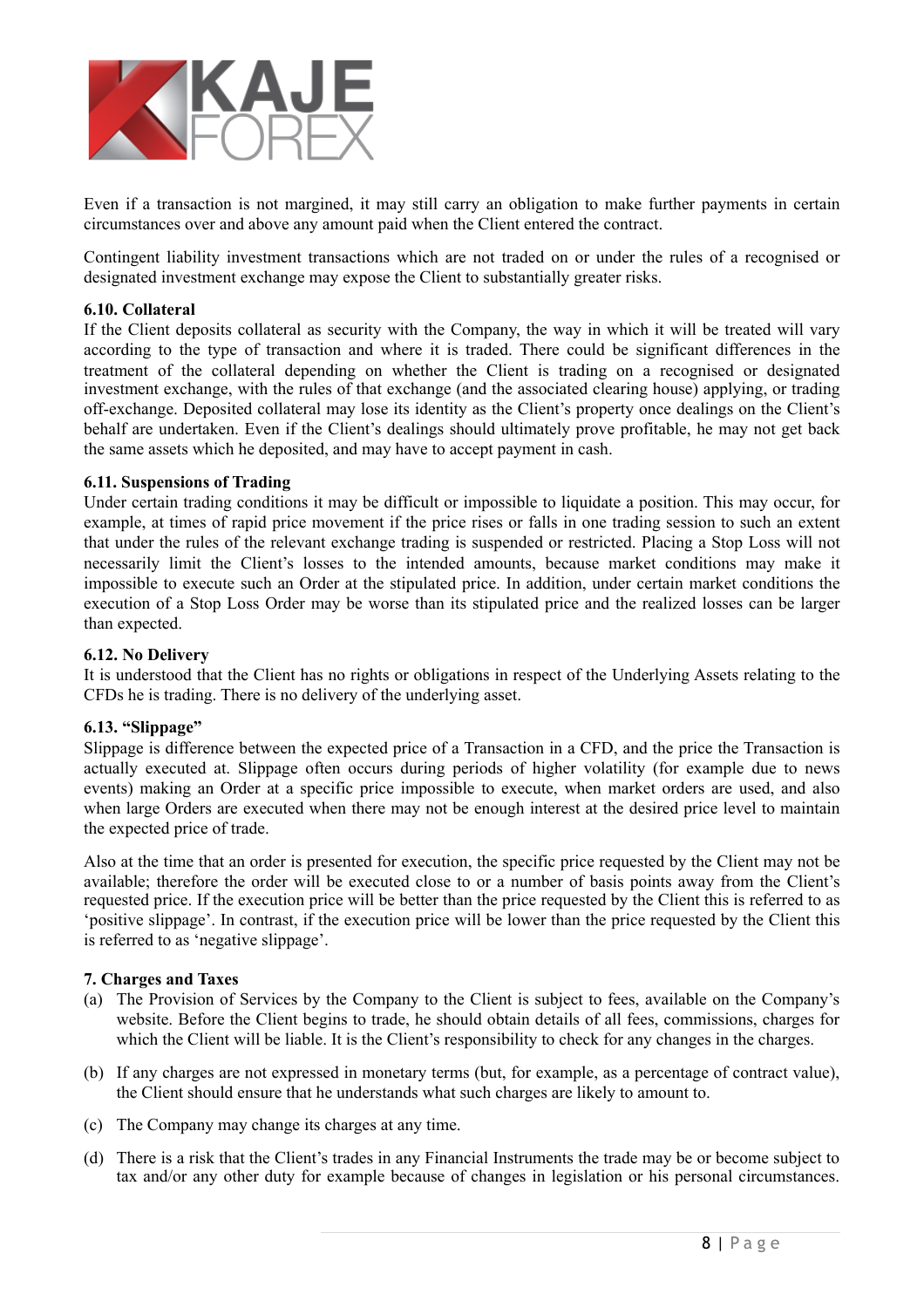

The Company does not warrant that no tax and/or any other stamp duty will be payable. The Company does not offer tax advice.

- (e) The Client is responsible for any taxes and/or any other duty which may accrue in respect of his trades.
- (f) It is noted that taxes are subject to change without notice.
- (g) It is noted that the Company's prices in relation to CFDs trading are set by the Company and may be different from prices reported elsewhere. The Company's trading prices are the ones at which the Company is willing to sell CFDs to its Clients at the point of sale. As such, they may not directly correspond to real time market levels at the point in time at which the sale of CFD occurs.

### <span id="page-8-0"></span>**8. Third Party Risks**

- (a) The Company may pass money received from the Client to a third party (e.g. an intermediate broker, a bank, a market, a settlement agent, a clearing house or OTC counterparty) to hold or control in order to effect a Transaction through or with that person or to satisfy the Client's obligation to provide collateral (e.g. initial margin requirement) in respect of a Transaction. The Company has no responsibility for any acts or omissions of any third party to whom it will pass money received from the Client.
- (b) The third party to whom the Company will pass money may hold it in an omnibus account and it may not be possible to separate it from the Client's money, or the third party's money. In the event of the insolvency or any other analogous proceedings in relation to that third party, the Company may only have an unsecured claim against the third party on behalf of the Client, and the Client will be exposed to the risk that the money received by the Company from the third party is insufficient to satisfy the claims of the Client with claims in respect of the relevant account. The Company does not accept any liability or responsibility for any resulting losses.
- (c) The Company may deposit Client money with a depository who may have a security interest, lien or right of set-off in relation to that money.
- (d) A Bank or Broker through whom the Company deals with could have interests contrary to the Client's Interests.

#### <span id="page-8-1"></span>**9. Insolvency**

The Company's insolvency or default, may lead to positions being liquidated or closed out without the Client's consent.

#### <span id="page-8-2"></span>**10. Communication between the Client and the Company**

- (a) The Client shall accept the risk of any financial losses caused by the fact that the Client has received with delay or has not received at all any notice from the Company.
- (b) The Client acknowledges that the unencrypted information transmitted by e-mail is not protected from any unauthorised access.
- (c) The Company has no responsibility if unauthorized third persons have access to information, including electronic addresses, electronic communication and personal data, access data when the above are transmitted between the Company and the Client or when using the internet or other network communication facilities, telephone, or any other electronic means.
- (d) The Client is fully responsible for the risks in respect of undelivered Company Online Trading System internal mail messages sent to the Client by the Company.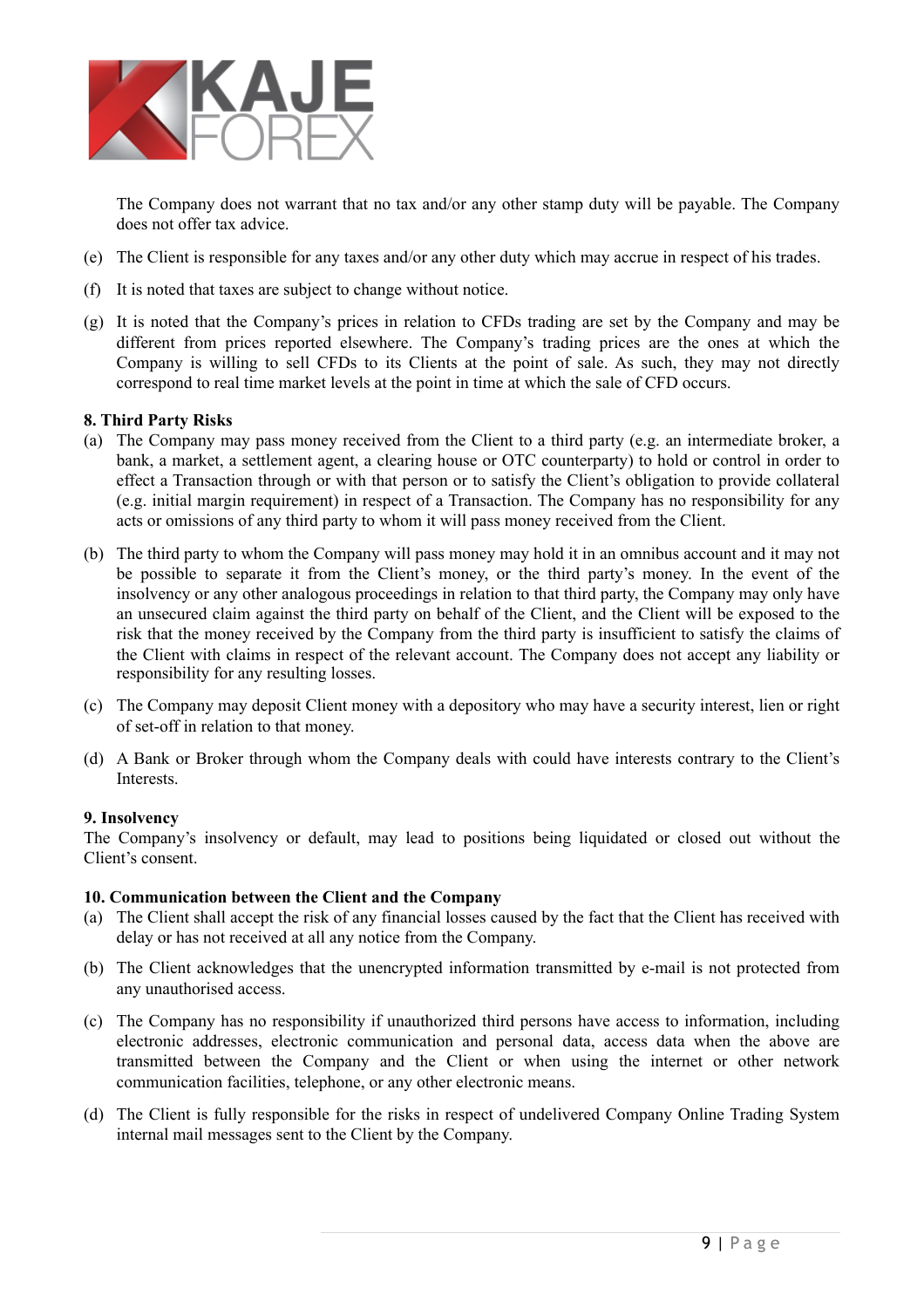

# <span id="page-9-0"></span>**11. Force Majeure Events**

- (a) In case of a Force Majeure Event the Company may not be in a position to arrange for the execution of Client Orders or fulfil its obligations under the agreement with the Client. As a result the Client may suffer financial loss.
- (b) The Company will not be liable or have any responsibility for any type of loss or damage arising out of any failure, interruption, or delay in performing its obligations under the Client Agreement where such failure, interruption or delay is due to a Force Majeure event.

# <span id="page-9-1"></span>**12. Abnormal Market Conditions**

The Client acknowledges that under Abnormal Market Conditions the period during which the Orders are executed may be extended or it may be impossible for Orders to be executed at declared prices or may not be executed at all.

#### <span id="page-9-2"></span>**13. Foreign Currency**

When a Financial Instrument is traded in a currency other than the currency of the Client's country of residence, any changes in the exchange rates may have a negative effect on its value, price and performance and may lead to losses for the Client.

#### **14. Advice and Recommendations**

- (a) The Company will not advise the Client about the merits of a particular Transaction or give him any form of investment advice and the Client acknowledges that the Services do not include the provision of investment advice in CFDs or the Underlying Markets. The Client alone will enter into Transactions and take relevant decisions based on his own judgement. In asking the Company to enter into any Transaction, the Client represents that he has been solely responsible for making his own independent appraisal and investigation into the risks of the Transaction. He represents that he has sufficient knowledge, market sophistication, professional advice and experience to make his own evaluation of the merits and risks of any Transaction. The Company gives no warranty as to the suitability of the products traded under the Client Agreement and assumes no fiduciary duty in its relations with the Client.
- (b) The Company will not be under any duty to provide the Client with any legal, tax or other advice relating to any Transaction. The Client should seek independent expert advice if he is in any doubt as to whether he may incur any tax liabilities. The Client is hereby warned that tax laws are subject to change from time to time.
- (c) The Company may, from time to time and at its discretion, provide the Client (or in newsletters which it may post on its Website or provide to subscribers via its Website or the Trading Platform or otherwise) with information, recommendations, news, market commentary or other information but not as a service. Where it does so:
	- the Company will not be responsible for such information.
	- the Company gives no representation, warranty or guarantee as to the accuracy, correctness or completeness of such information or as to the tax or legal consequences of any related Transaction,
	- this information is provided solely to enable the Client to make his own investment decisions and does not amount to investment advice or unsolicited financial promotions to the Client,
	- if the document contains a restriction on the person or category of persons for whom that document is intended or to whom it is distributed, the Client agrees that he will not pass it on to any such person or category of persons,